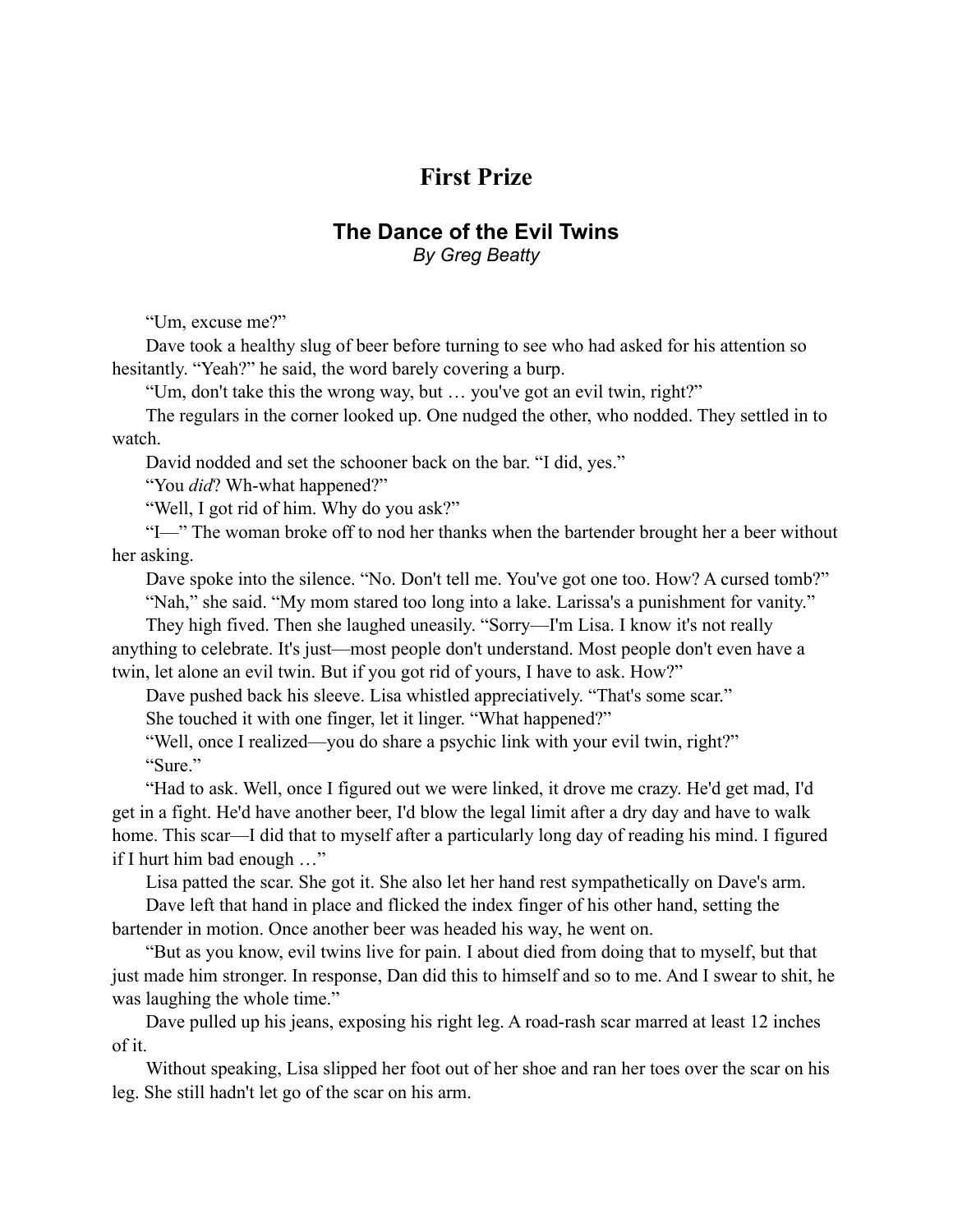They both shivered.

Eventually, she took a drink with her free hand. "So what happened?"

Dave got a grin on his face, the one that everyone knew meant he'd thought of something devilish and the results were going to be entertaining. "Well, I wallowed for a while, and then I had myself an idea. Evil thrives on pain, but it can't handle the positive side of life."

"Makes sense," Lisa said, but more like she was being polite than like she really understood. "So you, like, thought good thoughts?"

"You got it. I thought positively and did affirmations and posted motivational posters and made rainbows out of colored paper."

He moved his beer through a semicircle, carefully not spilling any. "But thoughts weren't enough. Dan was still out there, ruining my life. So I petted puppies. I smelled flowers. I visited museums."

"And?" Lisa asked, like she was asking for a check and about to check out.

But Dave knew the story he was telling. Dave brought it home.

"And I made sure I had the best sex in my life."

"Come again for sweet Lisa?"

Dave looked away as if he were telling this story for the first time, as if he were embarrassed to say it out loud. He very carefully didn't look at her. "I don't know about you—I mean, I don't really know you—but sex has always important for me. I know, everybody likes sex, but I've never had any real religion. I like where I grew up, but it's not like I feel this connection with the land. And while I like my beer—" he paused to take a swig— "my tastes have always been pretty lowbrow. Expensive wine? Just tastes like horse piss. But sex—"

Dave turned to look Lisa in the face. "Sex has always been there for me. So I threw myself into it, making sure I had not just okay sex, not just good sex, but sex that was so … To be honest, I passed out from the pleasure."

Eventually, Lisa unbit her lip. No words came out until she coughed. Twice.

"Excuse me. You—you passed out?"

Dave nodded. "And when I woke up, Dan was gone. Forever."

Lisa looked down. "Do you think you could help me get rid of Larissa?"

"No promises," Dave said. "But I could give it a try."

He threw some bills on the bar, and they were out the door.

Once the barflies were sure they were gone—the squealing tires were a nice, if predictable,

touch—one said, "I thought Dave got those scars by working at the lumber mill drunk?" "He did," the other said.

The two graybeards chuckled. They clinked their longnecks together and were about to drink when the door to the bar flew open and Lisa burst back in.

After a moment, they realized it wasn't her. "Excuse me, ma'am," one said. "Is your name Larissa?"

"Gosh darn it," she said. "I guess that means I was right. Lisa was here. Where'd she go, who do I owe, and what did my evil twin do this time?"

The bartender brought her a beer without being asked and said, "The answer to all of those is the same: Dave."